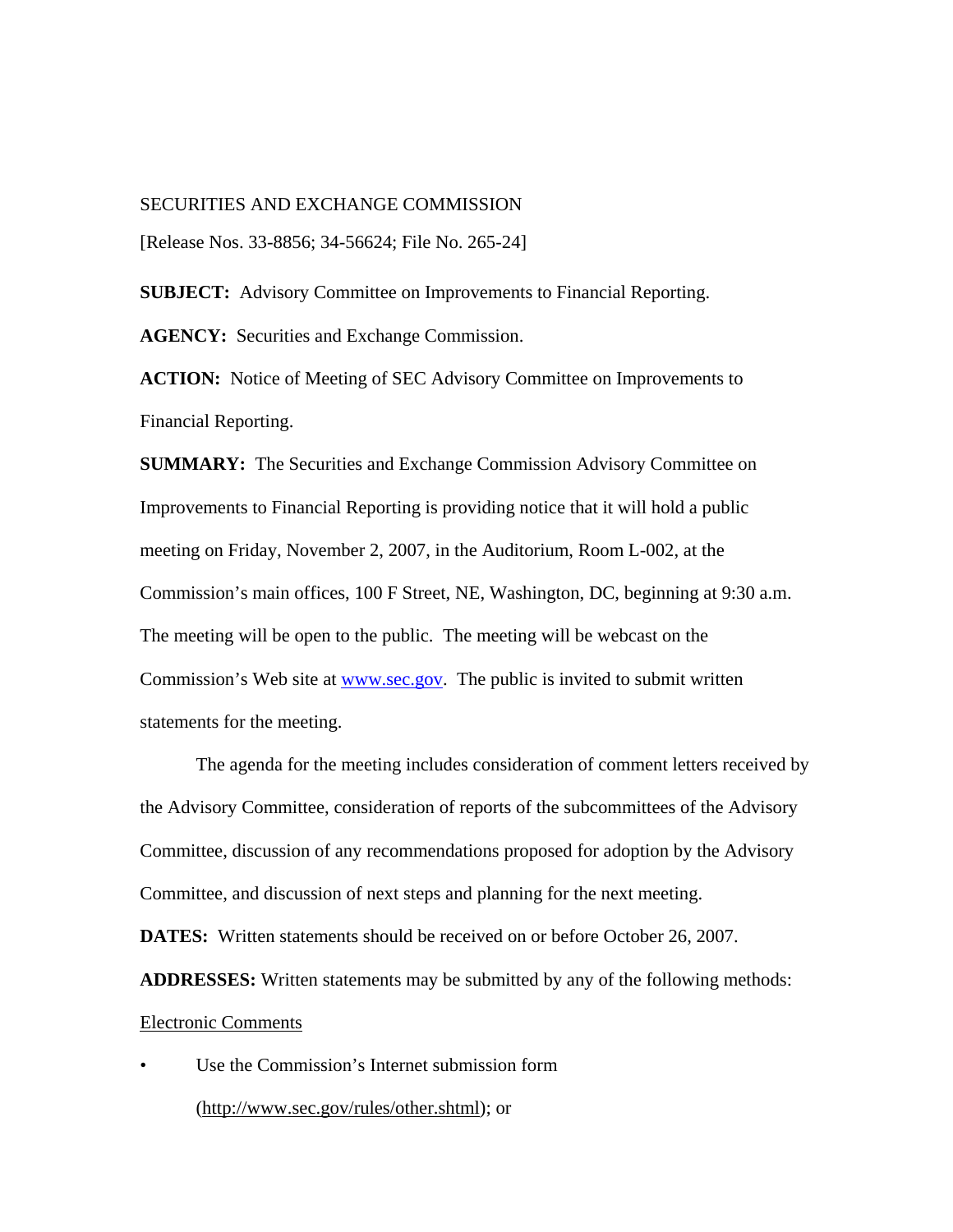• Send an e-mail message to rule-comments@sec.gov*.* Please include File Number 265-24 on the subject line.

## Paper Comments

Send paper statements in triplicate to Nancy M. Morris, Federal Advisory Committee Management Officer, Securities and Exchange Commission, 100 F Street, NE, Washington, DC 20549–1090.

All submissions should refer to File No. 265-24. This file number should be included on the subject line if e-mail is used. To help us process and review your statements more efficiently, please use only one method. The Commission staff will post all statements on the Advisory Committee's Web site (http://www.sec.gov/about/offices/oca/acifr.shtml). Statements also will be available for public inspection and copying in the Commission's Public Reference Room, 100 F Street, NE, Washington, DC 20549, on official business days between the hours of 10:00 am and 3:00 pm. All statements received will be posted without change; we do not edit personal identifying information from submissions. You should submit only information that you wish to make available publicly.

**FOR FURTHER INFORMATION CONTACT:** James L. Kroeker, Deputy Chief Accountant, or Shelly C. Luisi, Senior Associate Chief Accountant, at (202) 551-5300, Office of the Chief Accountant, Securities and Exchange Commission, 100 F Street, NE, Washington, DC 20549-6561.